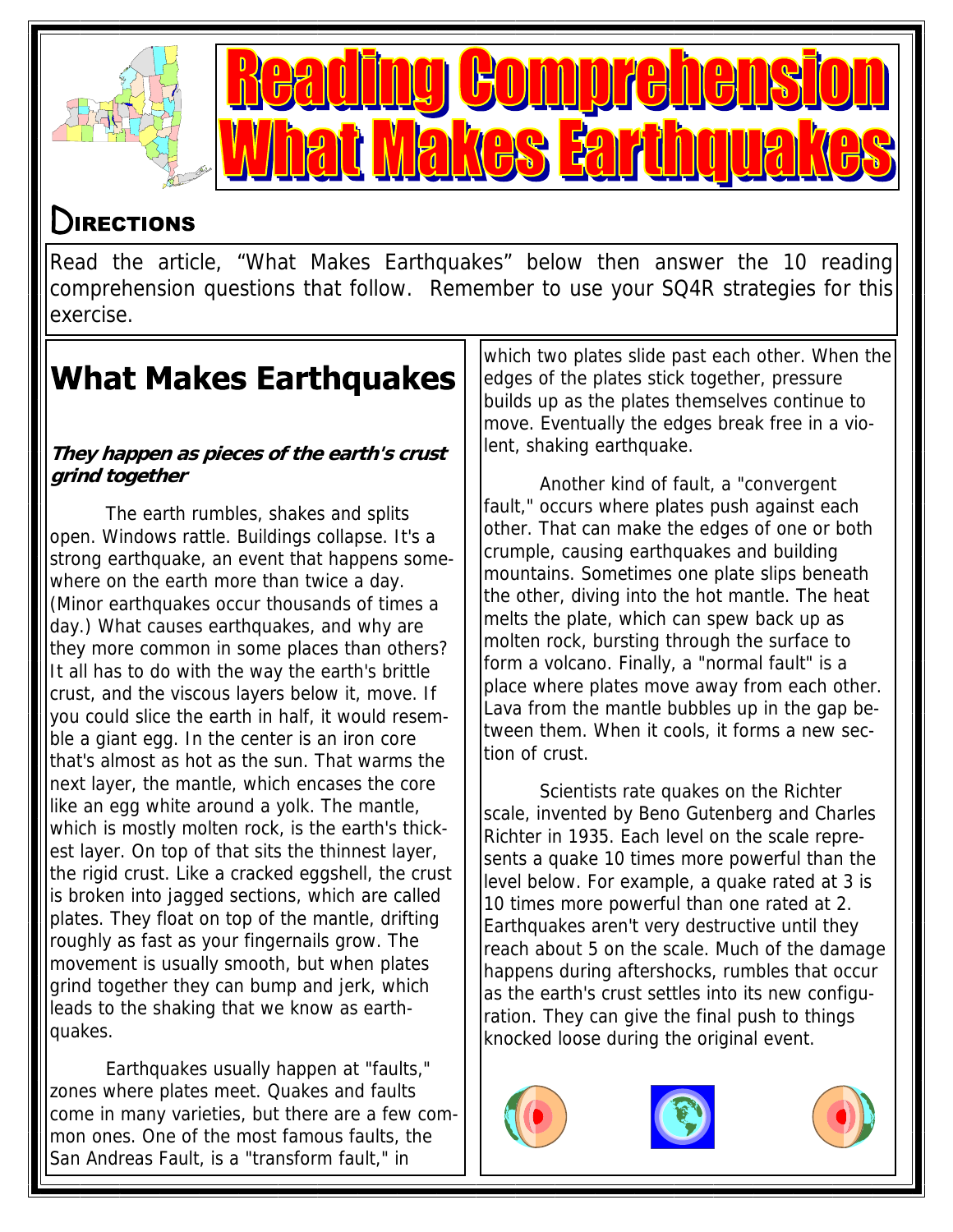

<u>Reading Comprehe</u> <u>What Makes Earthqual</u>

 $NAME:$ 

### DIRECTIONS

 In this activity you will have to complete ten **Reading Comprehension Questions**. Before answering the questions you should use the **SQ4R Reading Comprehension Test-Taking Strategies.** We will begin by revisiting those strategies and then use them on the questions below.



The scale that scientists use to rat the strength of Which of the following is **NOT** a type of fault? earthquakes is called the:

- A. earthquake detector.
- B. Richter scale.
- C. Rumble scale.
- D. Fault scale.



Earthquakes are considered destructive after they Earthquakes along "faults." What exactly are reach what level on the scale?

- A. 1
- B. 10
- C. 5
- D. 7.5

- A. transform
- B. convergent
- C. obscure
- D. normal



"faults"?

- A. the craters that volcanoes create
- B. the areas where plates meet
- C. any hole in the Earth's crust
- D. where the core meets the mantle



To what does the author compare the Earth?